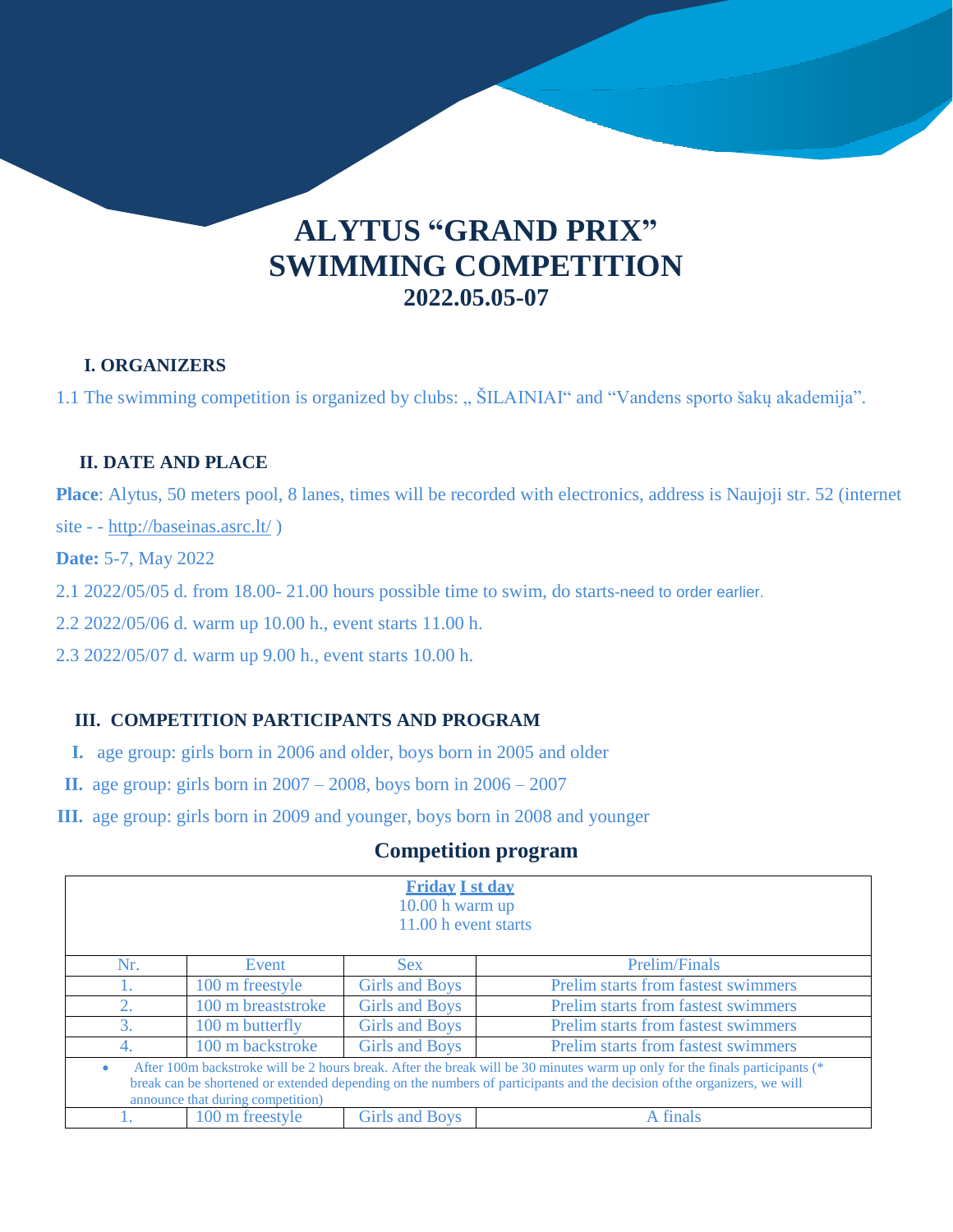| $\pm 100$ m breastsroke | Girls and Boys | <b>A</b> finals |
|-------------------------|----------------|-----------------|
| 100 m butterfly         | Girls and Boys | A finals        |
| 100 m backstroke        | Girls and Boys | <b>A</b> finals |

| <b>Saturday II day</b><br>9.00 h warm up<br>10.00 h event starts                                                                                                                                                                                                                           |                   |                       |                                            |  |  |  |
|--------------------------------------------------------------------------------------------------------------------------------------------------------------------------------------------------------------------------------------------------------------------------------------------|-------------------|-----------------------|--------------------------------------------|--|--|--|
| Nr.                                                                                                                                                                                                                                                                                        | <b>Event</b>      | <b>Sex</b>            | <b>Prelim/Finals</b>                       |  |  |  |
| 5.                                                                                                                                                                                                                                                                                         | 50 m freestyle    | <b>Girls and Boys</b> | <b>Prelim starts from fastest swimmers</b> |  |  |  |
| 6.                                                                                                                                                                                                                                                                                         | 50 m breaststroke | <b>Girls and Boys</b> | <b>Prelim starts from fastest swimmers</b> |  |  |  |
| 7.                                                                                                                                                                                                                                                                                         | 50 m backstroke   | <b>Girls and Boys</b> | Prelim starts from fastest swimmers        |  |  |  |
| 8.                                                                                                                                                                                                                                                                                         | 50 m butterfly    | <b>Girls and Boys</b> | Prelim starts from fastest swimmers        |  |  |  |
| 9.                                                                                                                                                                                                                                                                                         | 200 m freestyle   | <b>Girls and Boys</b> | Prelim starts from fastest swimmers        |  |  |  |
| After 200m freestyle will be 2 hours break. After the break will be 30 minutes warm up only for the finals participants (* break can be<br>shortened or extended depending on the numbers of participants and the decision of the organizers, we will announce that during<br>competition) |                   |                       |                                            |  |  |  |
| 5.                                                                                                                                                                                                                                                                                         | 50 m freestyle    | <b>Girls and Boys</b> | A finals                                   |  |  |  |
| 6.                                                                                                                                                                                                                                                                                         | 50 m breaststroke | <b>Girls and Boys</b> | A finals                                   |  |  |  |
| 7.                                                                                                                                                                                                                                                                                         | 50 m backstroke   | <b>Girls and Boys</b> | A finals                                   |  |  |  |
| 8.                                                                                                                                                                                                                                                                                         | 50 m butterfly    | <b>Girls and Boys</b> | A finals                                   |  |  |  |
| 9.                                                                                                                                                                                                                                                                                         | 200 m freestyle   | <b>Girls and Boys</b> | A finals                                   |  |  |  |

#### **IV. WINNERS AND AWARD CEREMONY**

4.1. Competition will be conducted in accordance with FINA (International Swimming Federation) and Lithuanian swimming federation rules, competition is individual, one start rule.

4.2. The number of starts is not limited.

4.3. Before entering the race, the participant must register at the participants judge in the call room. In case of not showing up, the participant will not be allowed to participate in the event.

4.4. The competition will be executed with prelims and after them, 8 best swimmers of 3 different age groups will be categorized to the finals. If in some group will be less then 8 swimmers, the final will NOT be swimming. Swimmers will be awarded by results which was made in the prelims.

4.5. For the finals there will be announced 2 reserve participants, they must come to the participants meeting place.

4.6. Waiver of participation in the finals shall be submitted to the secretory within 15 minutes after the announcement of the event.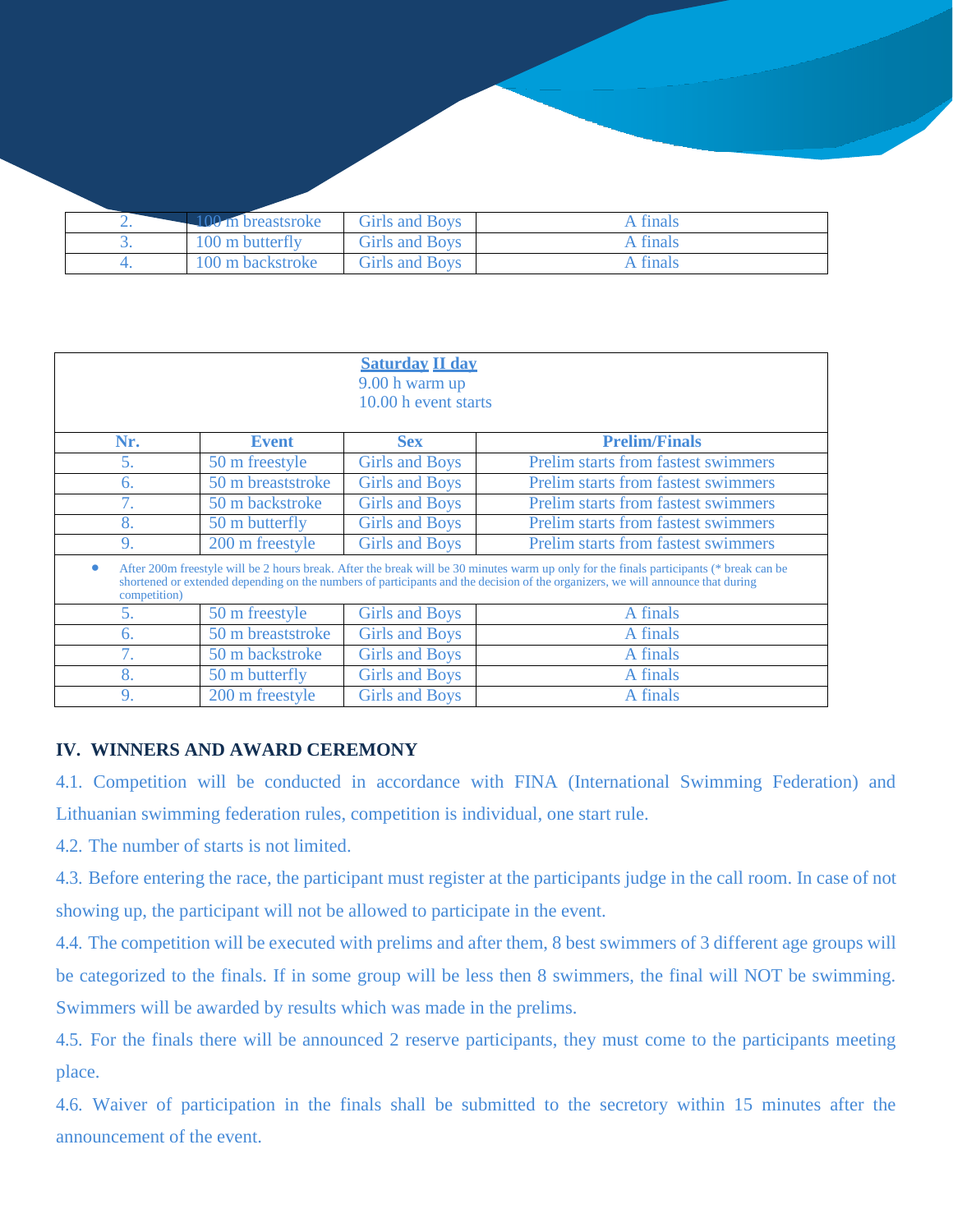second and third place winners will be rewarded II and III place medals ( if there will be a possibillity and prizes). 4.8. Each group best swimmers (1 girl and 1 boy ) who collected the most FINA points, with summed up 2 different events FINA points, will be rewarded with cups and valuable prizes. 4.7. Each age group winners will be rewarded with I place medals ( if there will be a possibillity and prizes),

4.9. If they have the same summed up FINA points, the best swimmer will be determined by the number of medals and they places.

4.10. Athlete, which will not come to the medals ceremony, may loose the prize.

#### **V. APPLICATION AND ADMISSION CONDITIONS**

5.1. Teams must to announce about their participation until 2022/04/08.

5.2. Technical application can be made until 2022/04/22 and 3 options:

5.2.1. Swimrankings.net online system (before you need to inform organizators about participation by email: [info@alytusgrandprix.lt](mailto:info@alytusgrandprix.lt). Then you must go to our website [www.swimgrandprix.lt](http://www.swimgrandprix.lt/), find the Grand Prix meet that you are looking to come, press button on the registration and you need to fill your club, swimmers names and results.

5.2.2. Send by email: info[@alytusgrandprix.lt](http://www.alytusgrandprix.lt/) that you want to participate and you need entry editor file. Then we get your email, we will send you generated file and you will fill the forms by entry editor.

5.2.3. Send by email: info[@alytusgrandprix.lt](http://www.alytusgrandprix.lt/) that you want to participate and you can't do online, entry editor, but able to send all list with names, birth dates, distances in files like Word, Excel or others. We can fill for you from those files to entry editor, but each swimmer will cost to you 5 Euro.

5.3. The last changes and deletions can be until 2022/05/04 17.00 h.

5.4. Team leaders are responsible for giving documents on time. Participants safety during trip and competition, also for appropiate behavior of participants during competition and leisure time.

5.5. Organizators reserve the right to reduce or increase the numbers of team members depending on the number of participants.

\* Maximum participants number is – 700 athletes. Priority rights will be given to teams that have registered until 2022/04/08.

5.6. The applications shall indicate best results. It is necessary to fill full athletes birth date.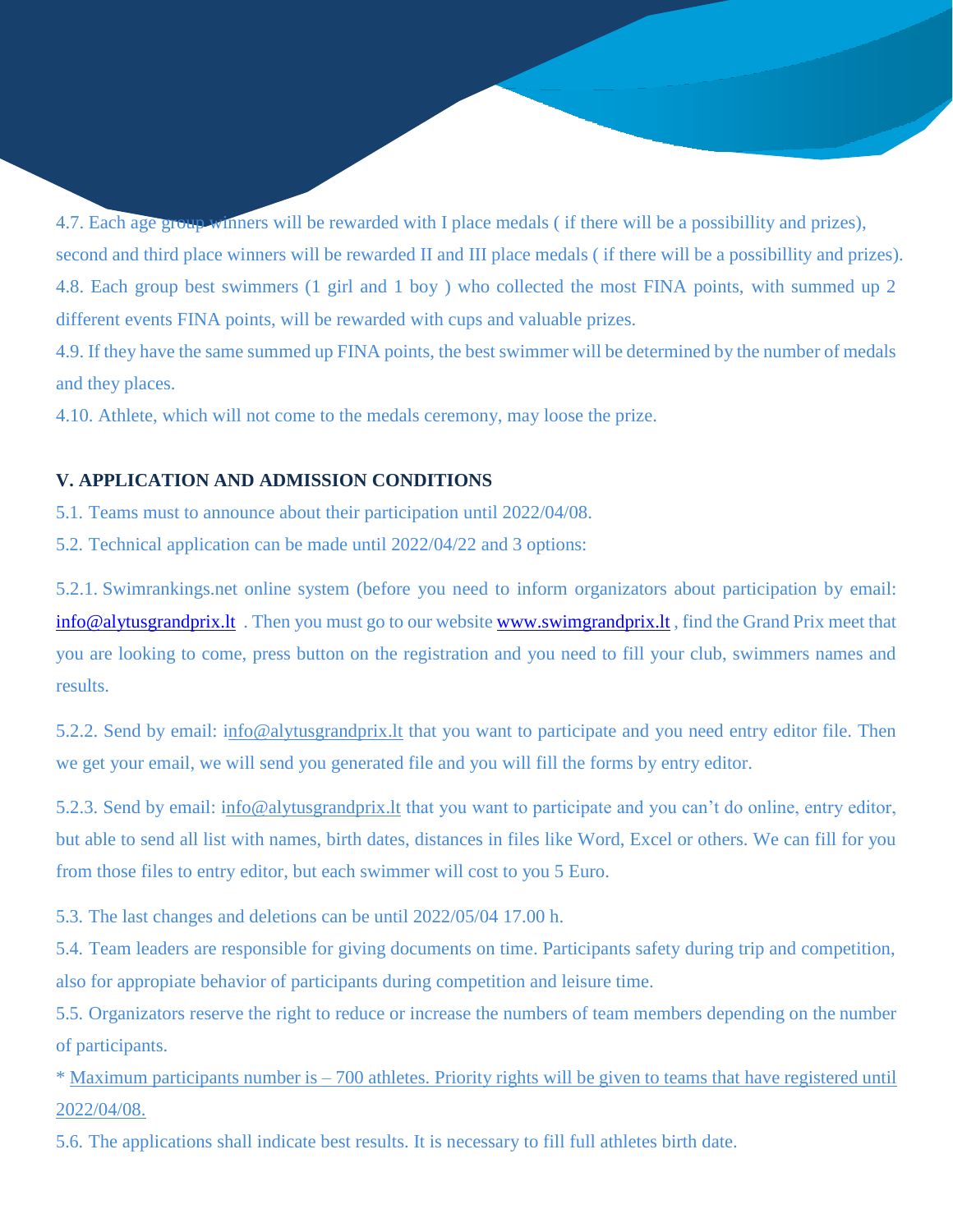5.7. After the publication of protocols in of May 2022 changes are not accepted, the

participant and the payment are not refundable.

5.8. The competition will be executed with ,Meet Manager'' program.

5.9. The application will be considered accepted if you have received a reply.

# **VI. FINANCIAL AND OTHER CONDITIONS**

6.1. All sending organizations must transfer money for the athlete's entrance fee. **One start- 7.00 (Seven EUR 00ct) EUR.**

All teams club, documents and information for bills writing should be specified and paid until 2022/05/05.

6.2. Alytus city athletes are exempt from the starts fee.

6.3. Taxes must be paid according to the following details:

Vsi Plaukimo klubas Šilainiai Code: 301557845 Address: Pušyno 11-3, Metelių km, Lazdijų raj IBAN: LT27 7044 0600 0633 4779 (For invoices please address in advance by email [giedrius.mart@gmail.com\)](mailto:giedrius.mart@gmail.com).

## **VII. ADDITIONAL INFORMATION**

7.1. Alytus Grand Prix is a public event where will be make video and pictures.

7.2. Footage or photos will be distributed through the media, TV channels and the internet.

7.3. Team leaders are responsible for:

- timely submission of documents;

-the safety of participants during travel and competitions appropriate behavior of participants during competition and leisure activities.

- 7.4. When submitting the application, the team confirms that they have read and will comply with these rules.
- 7.5. The organizers reserve the right to change the date, time or program of the competition, if necessary.
- 7.6. E. mail [info@alytusgrandprix.lt](mailto:info@alytusgrandprix.lt)

7.7. You can find the results and all related information about Alytus Grand in the internet site – [www.swimgrandprix.lt](http://www.swimgrandprix.lt/)